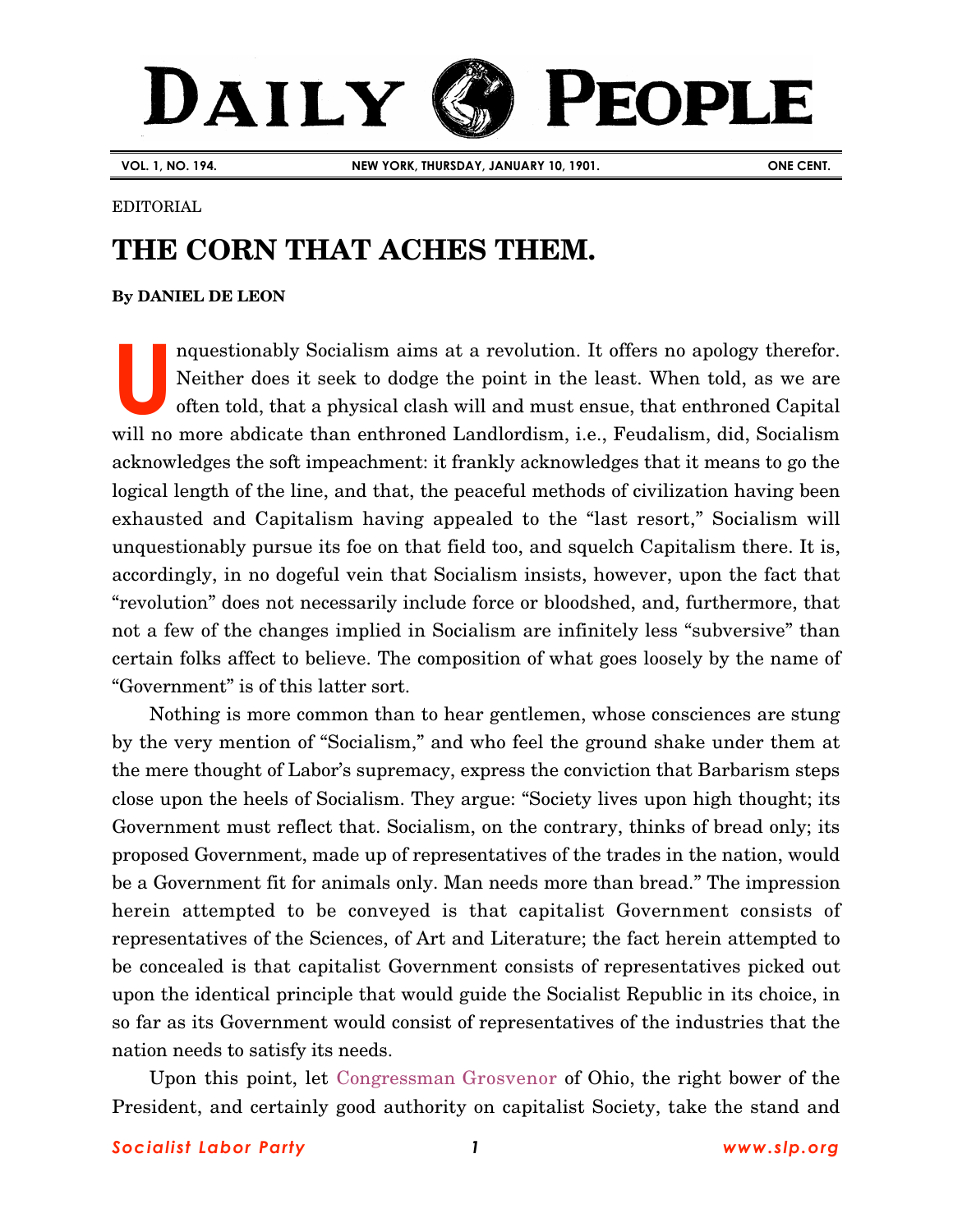give State evidence. Turning upon his associates at an unguarded moment he recently said in the House of Representatives:

"I can muster upon the floor of this House ten representatives of bituminous coal, where there is one representative of anthracite."

And, letting his eyes wander over the rest of the House, he continued to enumerate the coarse wool sheep industry, the small sheep industry, the beet sugar industry, the dairy industry and the oleomargarine industry as being "represented" in the House. Congressman Grosvenor might, had he wanted, gone through the list of industries. He would have found all the leading ones directly "represented" among his colleagues.

"Government" is but a committee of the property-holding class. What is represented there are the interests of this class. When the social system was feudal the representatives represented the feudal system of production and distribution; now that the social system has become capitalist, the representatives represent the capitalist system of production and distribution; when the social system shall have become Socialist, the representatives will represent the collective system of production and distribution. As far as the representation of material needs is concerned, Socialism would, accordingly, introduce no change, could introduce none. What, then, are the changes that the capitalists are so much exercised about?

They are exercised about the fact that while now, as well as it will be under Socialism, the Government is made up of representatives of the nation's material productivity, the present representatives represent the idle, the Fleecing Class, while under Socialism the representatives would represent the Working Class. While to-day the mining industry is represented, not by the miners, but by the idle mine-owners; while to-day, the sheep raising and wool growing, the beet sugar, the dairy and all other industries are represented, not by the class that works at them, but by the class that lives in idleness on the sweat of the worker's brow;—while such is the present make-up of the "representatives," under Socialism the representatives in Government would consist, not of the Idle Class, but of the Working Class.

And what that means Messrs. Capitalists have a very distinct idea of. Hence their fury. That is the corn that aches them, that is the subversiveness they dread. It is not any apprehensions on the score of man's intellectual part that throws them into spasms.